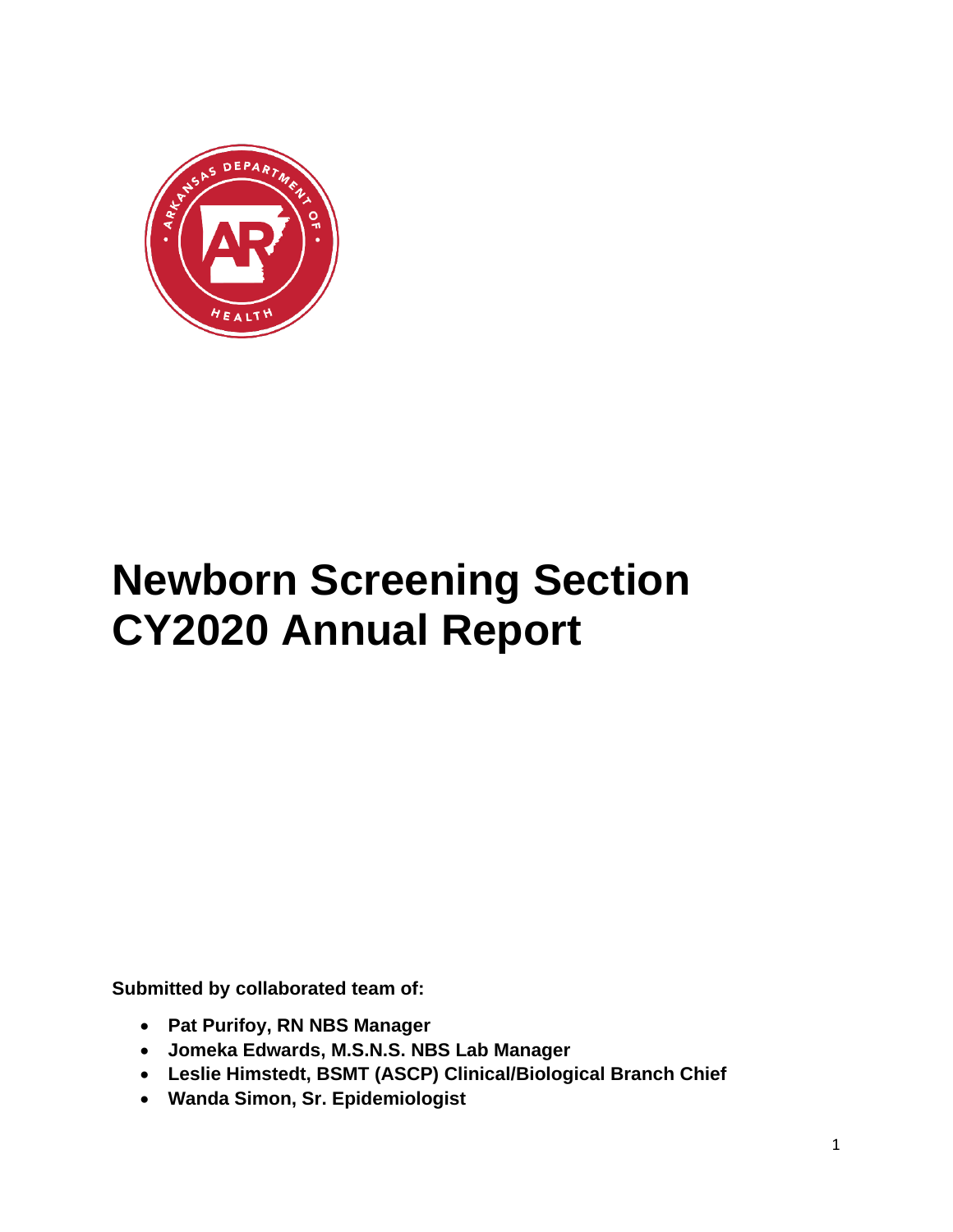#### **Introduction**

Newborn screening for inborn conditions has been mandatory in Arkansas since Act 192 of 1967 stipulated screening of all newborns for phenylketonuria. Since that time, the number of conditions screened for has grown substantially. The program oversees follow-up on 30+ genetic disorders screened using the blood spot card in addition to two point of care tests, hearing screen and critical congenital heart disease, for a total of 34 core disorders. In 2020, ninety-eight-point three percent (98.3%) of the approximately 34,259 babies born in Arkansas each year are screened for genetic disorders.

### **Reports**

Several reports are prepared throughout the year and shared with stakeholders.

Newborn Screening Quality Improvement (QI) Graph: Three key data points are monitored monthly: time of birth to time of collection, time of collection to time of receipt in the lab and time of receipt to time of reporting results. Data is provided to ADH Health Statistics representative for compilation. The combined goal for all three data points is less than 168 hours.

#### NBS QI project:

The Public Health Lab and Newborn Screening Managers work diligently and continue to monitor monthly timeliness of data at three points during the process: date of birth to specimen collection, collection to receipt in the lab and receipt to reporting of test results. Time is measured in hours and a goal of less than 168 hours (7 days) from birth to reporting of test results was set. *The 2020 report indicated the average was 153.2 hours.* This factor plays an important part by assisting the NBS Nurse educator in scheduling ZOOM or conference calls with the birthing hospitals that have the strongest need to meet the < 168 hours goal.

The program provides support to partner hospitals with virtual education opportunities and technical assistance to ensure effective collection to receipt in the lab for processing. We will continue to internally monitor monthly timeliness data at three points: date of birth to specimen collection, collection to receipt in the lab, and receipt to reporting results to ensure birth to reporting continues to meet the goal of < 168 hours (< 7 days).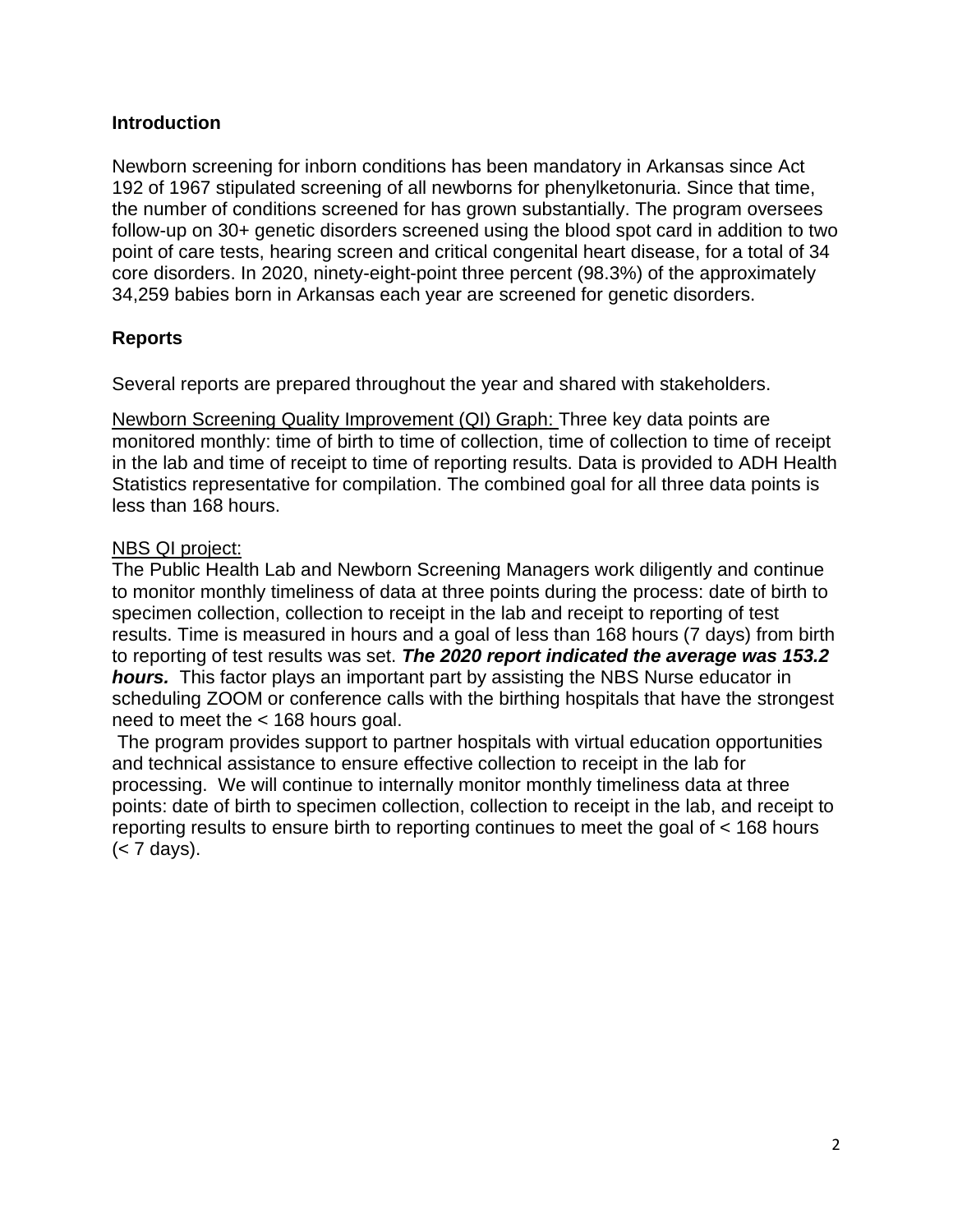# **Yearly Comparison Report:**



#### *Figure 1*

As illustrated in Figure 1: A yearly comparison graph in addition to the quarterly reports, represent all 40 facilities is distributed. This anonymized bar graph report shows placement among peers, with the specific hospital's bar in red, along with the average submission for the state.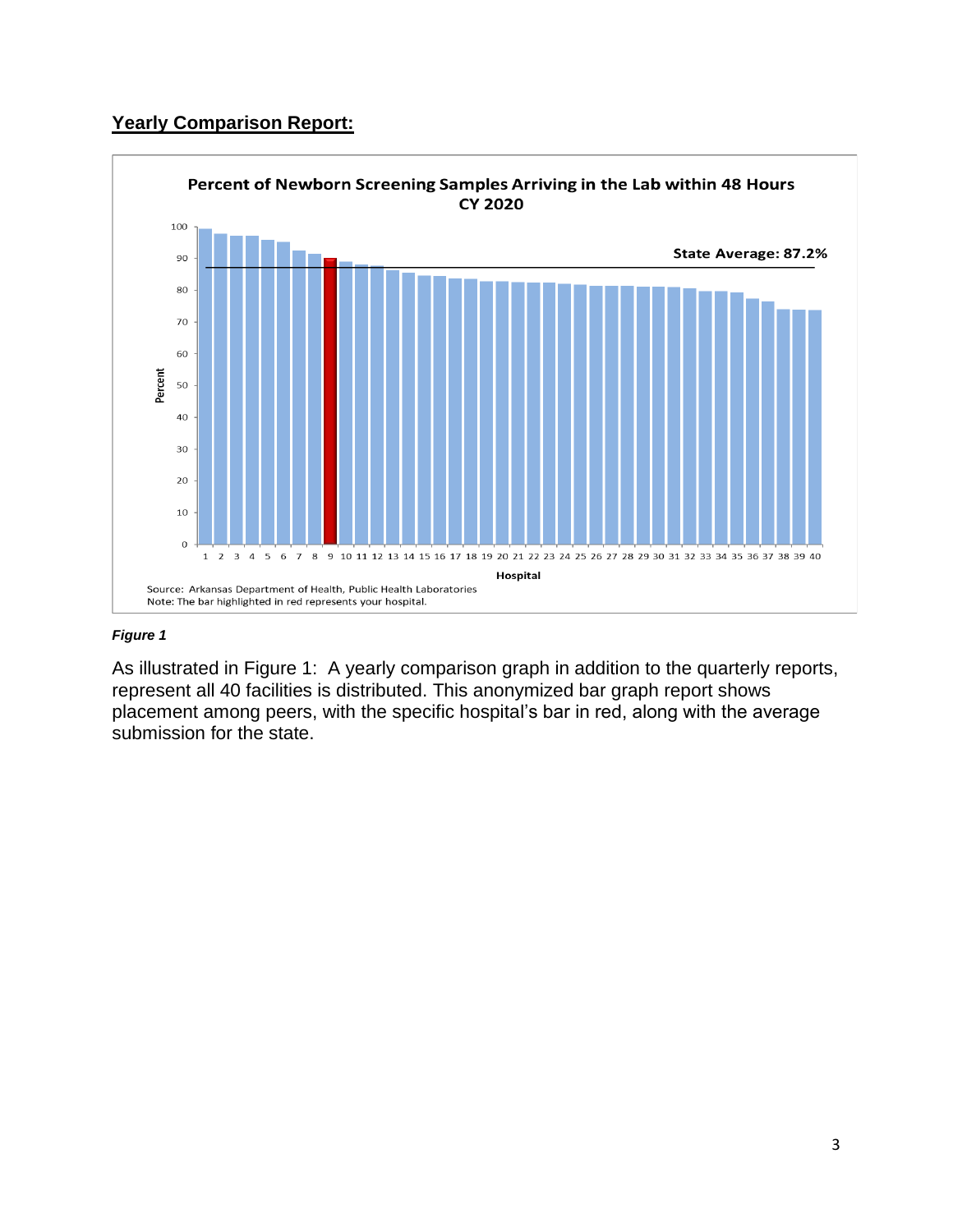

#### **Quarterly report: (January/April/July/October)**

#### *Figure 2*

Figure 2 illustrates an example of the quarterly report sent to the hospital administrators, lab and Nursery/NICU managers at each birthing facility and Arkansas Children's Hospital (ACH).

Each birthing facility receives a quarterly Hospital Timeliness Report to identify the number of specimens collected and received by the NBS lab within 48 hours of collection. Any facility that does not meet the goal of 80% of specimens reaching the lab with 48 hours is contacted to discuss potential issues related to timely specimen submission. *At the end of 2020, a yearly comparison report of all birthing facilities had an average of 87.2%.*

The data for the birthing facilities and Arkansas Children's Hospital are also monitored monthly. Data is compiled by the NBS lab manager and submitted to the AR State Genetic Nurse Coordinator/Hospital educator for use in outreach to the facility when needed. Any facility that does not meet the goal of 80% of the specimens reaching the lab within 48 hours is contacted to discuss any issues related to timely specimen submission.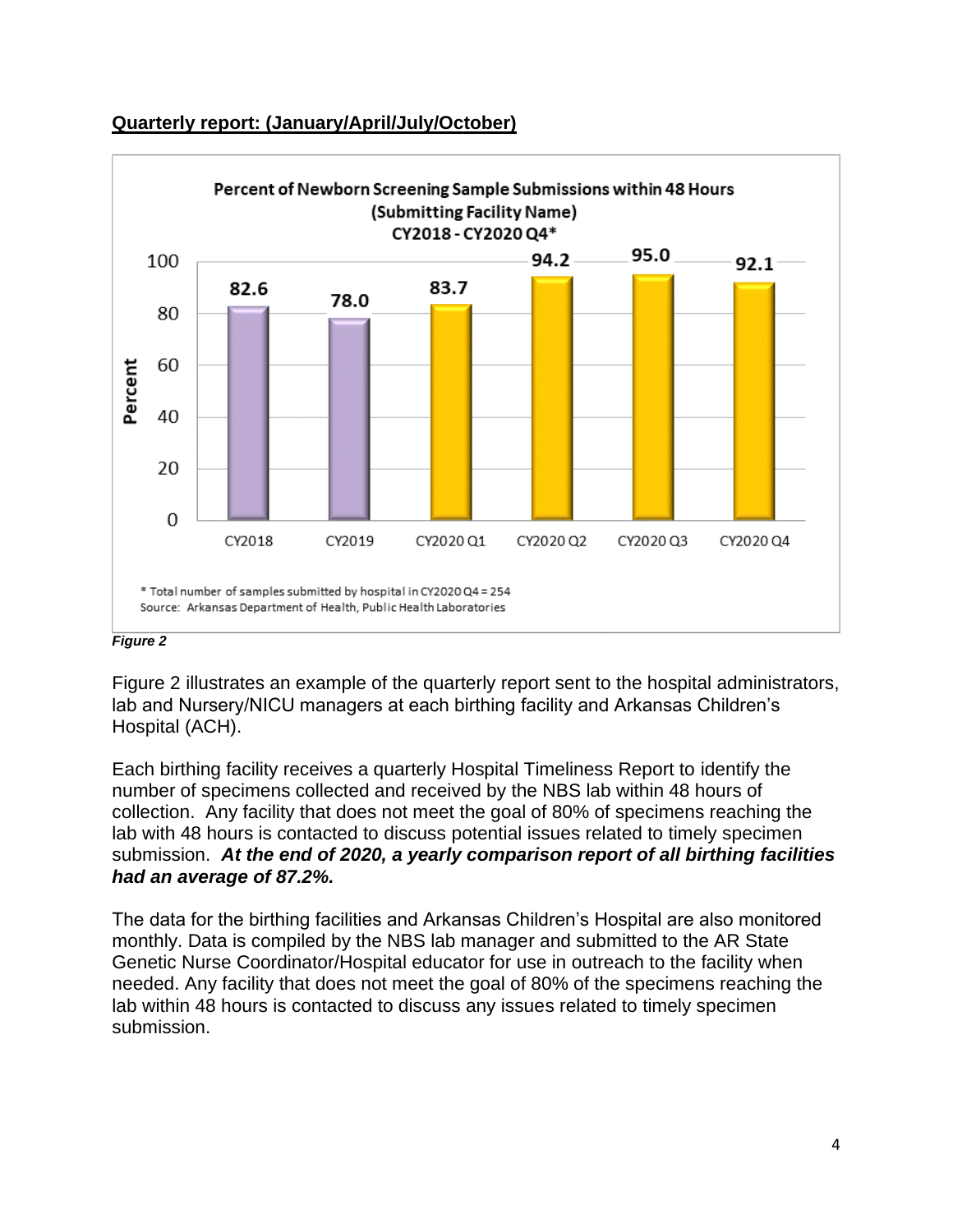#### **Newborn Screening 2020 confirmed cases**



#### *Figure 3*

In Figure 3 illustrates the breakdown of the 2020 (107) total number of confirmed cases ranging from the most to the least cases. Congenital Hypothyroidism (56 cases) was the leading category with Severe Combined Immune Deficiency (SCID) and Spinal Muscular Atrophy (SMA) being the least at 1 case for each category.

**Disorders/Categories**

Biotinidase Deficiency = **3**

Congenital Adrenal Hyperplasia = **2**

Congenital Hypothyroidism = **56**

Cystic Fibrosis = **10**

Galactosemia (classical) = **5**

Hemoglobinopathies = **17** Sickle cell

#### $SCID = 1$

Fatty Acid Oxidation = **3 (**2-MCAD & 1 VLCAD), Amino Acid = **5** (4 PKU & 1 CIT) & Organic Acid = **4** (3 1-3MCC & 1 GA1) Disorders

SMA---added March 23, 2020 = **1**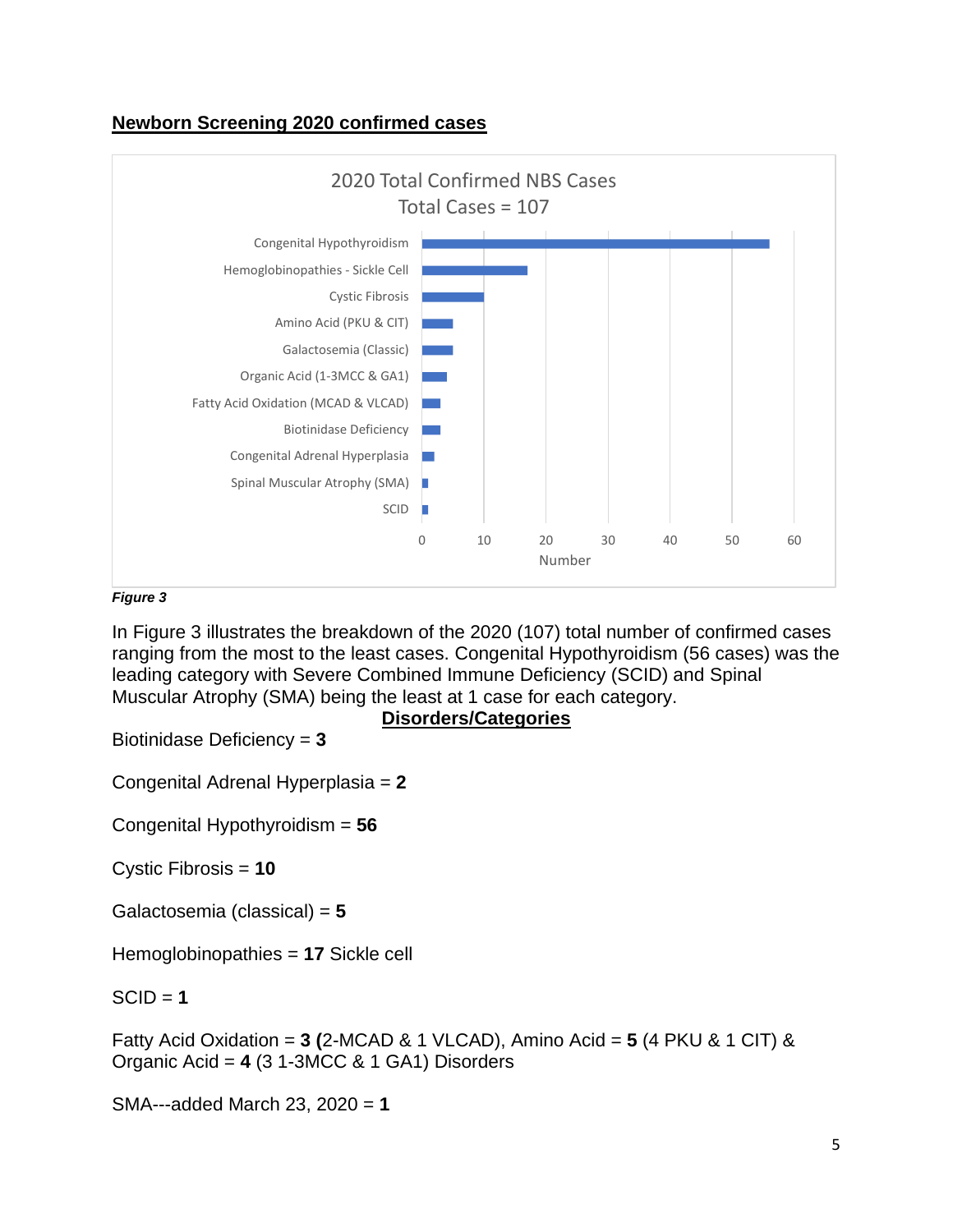# **Breakdown for number of tests performed:**

Total number of tests from Jan. 1, 2020 - March 23, 2020 involved eight (8) categories. In March 2020, the total number of tests increased to nine (9) categories due to the addition of Spinal Muscular Atrophy (SMA) to the testing panel.

- **1.** Total number of births by occurrence: **34,259**
- **2.** Total number of samples received for CY2020: **39,058**
- **3.** Total number of tests performed for CY2020: **370,145**
- **4.** Total Number of births receiving at least one screen with samples rejected: **33,683**
- **5.** Total Number of births receiving at least one screen without samples rejected: **33,597**
- **6.** Data source year: **2020**
- **7.** Number of presumptive positive, indeterminate, or inconclusive screens (on any screen – initial or repeat): **10,021**
- **8.** Number confirmed cases: **107**
- **9.** Number referred for treatment: **107**

#### *Note: 10,021 cases were the total number of cases which involved extensive follow-up by the NBS nurses until cases were resolved*.

### **NBS Lab and Follow-Up affected by COVID-19-: Challenges and Strategies:**

COVID-19 created several challenges for NBS Lab personnel and Follow-up Nurses.

### **NBS Lab:**

- Staffing cut by 50%
	- $\circ$  Three staff members were sent home for 12-16 weeks based on CDC high-risk guidelines.
	- o One staff member re-assigned to assist in another lab.
- Remaining staff ensured all processing and testing duties were covered.

#### • **NBS Follow-Up:**

- While some staff were reassigned to COVID-19 duties, the remaining staff members absorbed additional NBS duties. Increased caseloads resulted in extended workdays.
- Staffing challenges were also due to personnel becoming ill from COVID-19, exposure to the virus, or living with a person(s) who were deemed high risk.
- Staff who were isolated, but not ill, worked from home.
- Equipment and access to programs were needed to meet the challenges:
	- o Laptops purchased prior to COVID-19 and were used while working remotely.
	- o Communication was enabled through utilizing Virtual Private Network (VPN).
	- o Agency cell phones were utilized.
	- o ZOOM meeting weekly with staff or as needed.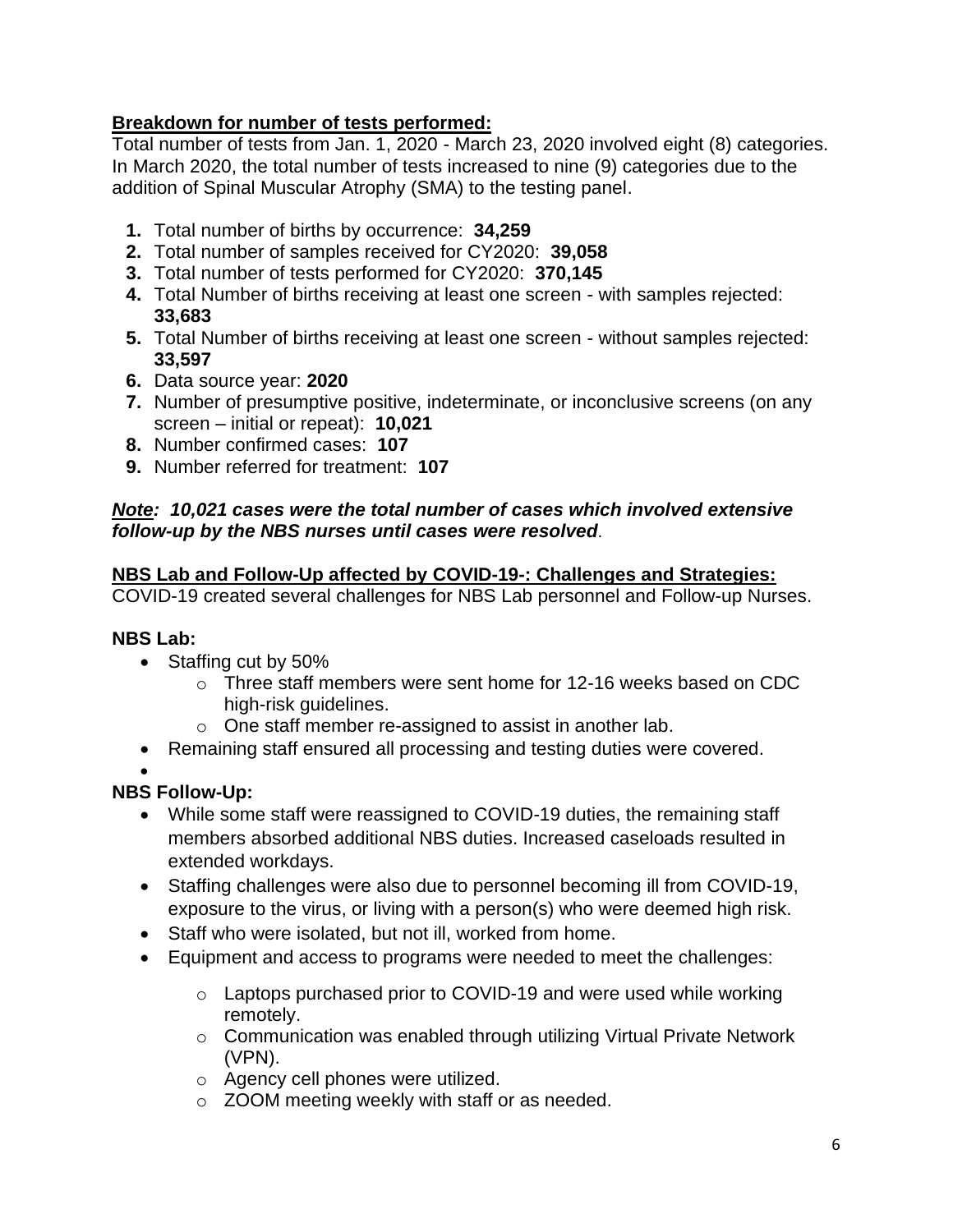• NBS nurses were prepared to work remotely using the NBS protocol guide which includes contact information for PCP, birthing facilities, and Licensed Lay Midwives.

The Lab and Follow-Up managers operated together to ensure NBS cases were processed, and protocol was followed.

#### **NBS 2020 Saturday call cases**:

October 2014 the ADH Lab began Saturday hours to prevent delays in testing follow-up exceeding 48 hours from collection. A total of *88* critical cases were identified during the Saturday call in 2020.



May 2020 presented the largest number of critical cases (12) identified on Saturdays. Figure 4 illustrates the number of critical cases reported on Saturday in 2020:



January  $= 11$  cases  $February = 9 cases$  $March = 8 cases$ April  $= 7$  cases  $May = 12 cases$  $June = 8 cases$ July 10 cases August  $= 7$  cases September = 7 cases October = 5 cases November  $= 2$  cases December  $= 2$  cases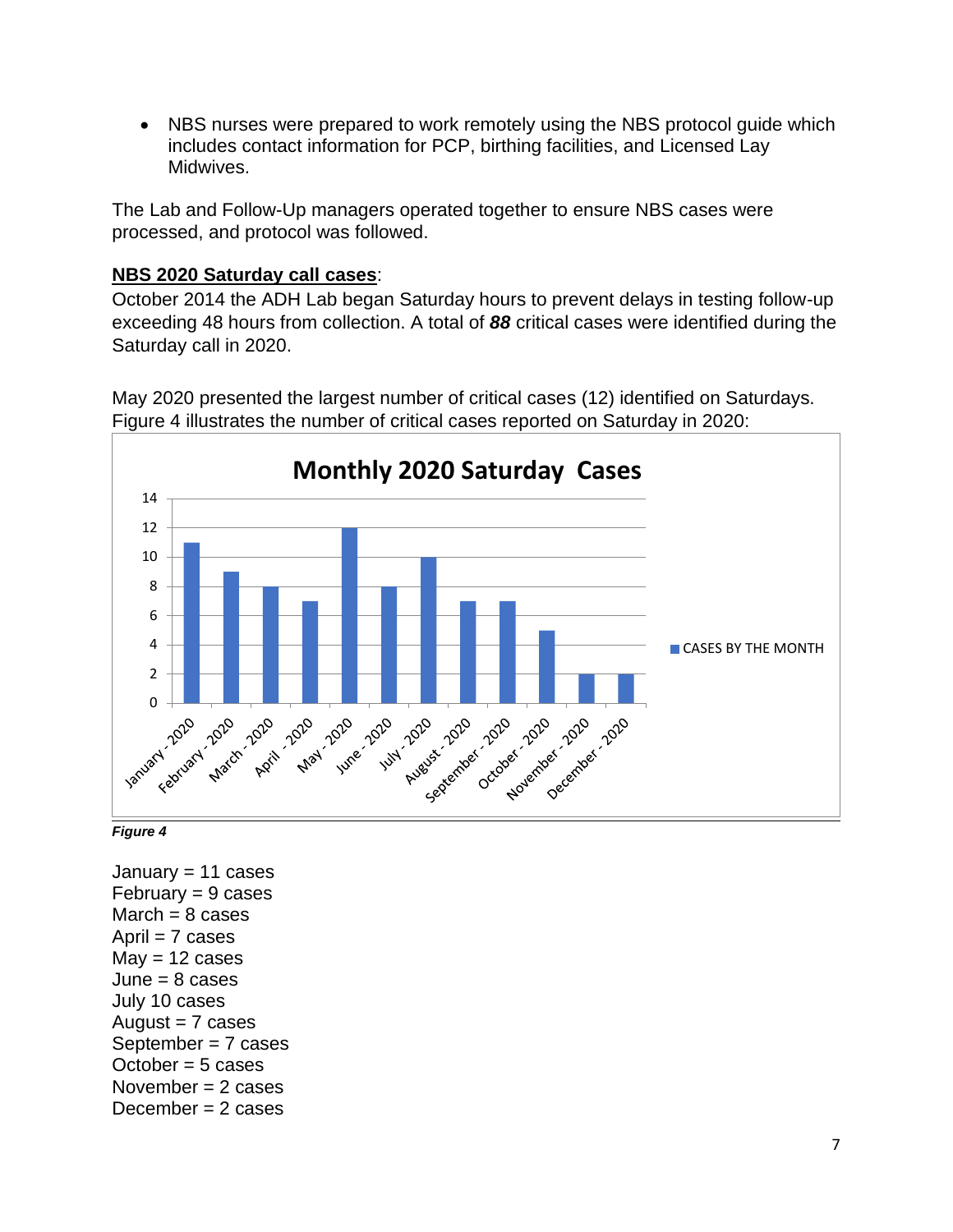#### **NBS Education: on-line courses/list Course available on TRAIN:**

- AR NBS-protecting Babies Through a Simple Test: Course #1053880 (1.5 contact hrs.)
- Medical Aspects of NBS: Course #1075665 (2.0 contact hrs.)
- Introduction to CAH: Course# 1076702 (2.0 contact hrs.)
- CCHD Screening in Arkansas: Course #1087269 (2.0 contact hrs.)
- ERAVE Enduring for Hospital Users: Course #1086116 (2.0 contact hrs.)-*NOTE this course is taken after the learner has trained on site with the hospital trainer).*
- ERAVE Enduring for Hospital Users (**LIVE)Course # 1087154** (2.0 contact hours)-**NOTE this course is taken after the learner has attended a LIVE training (ZOOM or face to face) with Traci Massery, ADH ERAVE trainer.**

Educational upcoming on-line courses in the future:

- Introduction to SMA (Spinal Muscular Atrophy) Enduring Course # 1091128 = 2.0 contact hrs.
- Introduction to X-ALD (X-Linked Adrenoleukodystrophy Disease) Enduring Course #1094925=2.0 contact hours

#### **Education events attended:**

• January 13<sup>th</sup> through 17<sup>th</sup>, 2020

Keri Lafferty, BSN/RN-NBS Nurse Coordinator was selected to attend "*Screening Tandem Mass Spectrometry Workshop for Follow-Up Staff*. This was sponsored by NewSTEPs and Association of Public Health Laboratories and was the last LIVE educational course provided.

#### **Education activities provided:**

• March 26, 2020 (rescheduled to August 20, 2020):

Dr. Katie Seely-ADH/Public Health Laboratory Director, Leslie Himstedt-BSMT ADH/Lab Manager and Pat Purifoy, RN-ADH/NBS Follow-Up Manager presented a one hour continuing educational presentation at Grand Rounds (Virtual): "*AR NBS Process: Birth to Results*". This presentation provided program specific information and data about the process of the NBS laboratory and Follow-up programs.

• April 17<sup>th</sup>, 2020 (rescheduled to August 7, 2020):

Pat Purifoy, RN NBS Manager presented: "*NBS-Good News for AR Babies*" at the Famous Family Bistro Virtual Conference for DHS. This presentation provided resources, networking, and program information specifically for parents or stakeholders. There was one educational contact hour awarded for presentation.

### **AR Licensed Lay Midwives (LLM):**

The LLM requested the NBS program to schedule a face-to-face meeting to clarify the NBS process in Arkansas, discuss how the bordering states provided NBS follow up care, payment issues and verbalized a need of a resource guide. The meeting audience was made up of LLM, and Midwife students. The presenters were the NBS Follow up manager, Lab Manager, Infant Hearing manager and Women's Health Program Nurse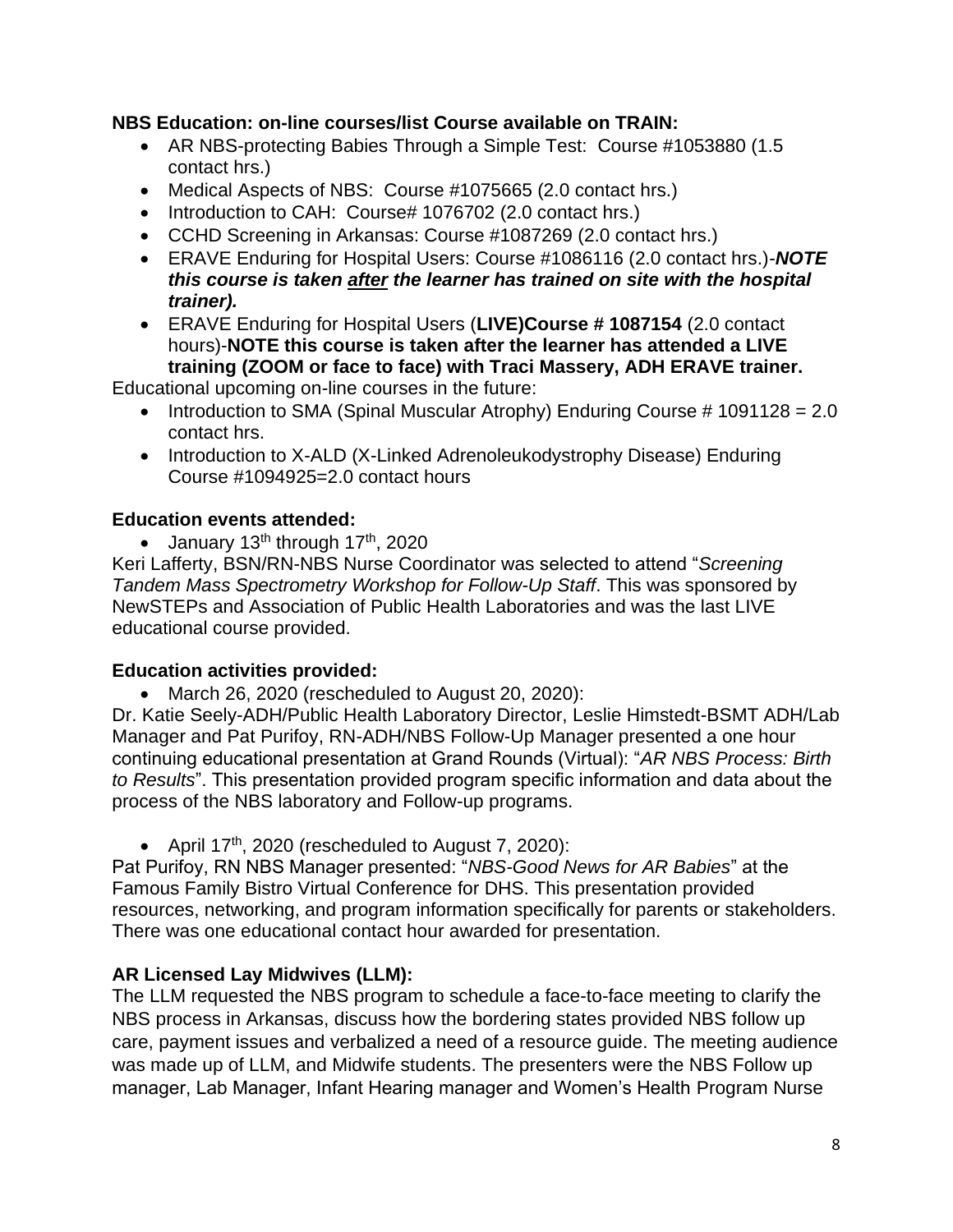facilitator. The meeting was scheduled for March 13<sup>th</sup>, 2020, at Fayetteville Library in Fayetteville, AR. Due to COVID-19-19, Governor Asa Hutchinson cancelled all face-toface meeting and encouraged ZOOM/Virtual meeting. The NBS program offered to schedule a ZOOM meeting, but LLM preferred to have a meeting face-to-face.

In place of the face-to-face meeting, the NBS Team of nurses collaborated with the Women's Health Program Nurse Facilitator to develop a FAQ (frequent ask questions) resource guide to include all requested questions. The FAQ resource guide was implemented and distributed electronically or mail to all LLM. Currently, all new LLM receive a NBS Tool Kit which the FAQ resource guide is included.

# **Educational Material: Banner/50 years of NBS/Triple Threat Flyer**

In 2020, NBS developed a NBS Banner and a Flyer for educational purposes. The goal is to provide parents, medical professionals, and all stakeholders with outreach material about the Arkansas Newborn Screening Program. This material is available on the ADH/NBS website, or by request and will be utilized in promotion setting like conferences, seminars, meetings, and health fairs.

<https://www.healthy.arkansas.gov/programs-services/topics/newborn-screening>

- NBS Banner: "Newborn Screening: Saves or Improves the Lives of Over 12,000 Babies a Year"
- Fact Sheet: "50 years of Saving Lives with Newborn Screening"
- Flyer: "Triple Threat of Newborn Screening"
- Note: After English version of Fact Sheet and Flyer is approved the Spanish version will follow protocol for content approval

### **APHL & NewSTEPs conferences were changed from live to virtual meeting due to COVID-19-19.**

The APHL 2020 NBS & Genetic Testing Symposium was held in Des Moines, Iowa Events Center. The conference was changed to virtual educational sessions and was scheduled from Oct  $18<sup>th</sup>$  through November  $12<sup>th</sup>$  divided up into different days of the week and usually starting at 11am. During this time frame, NBS nurses were involved with COVID-19 contact tracing/investigating and working follow-up cases which prevented time to attend the virtual learning opportunities.

The NewSTEPs Short Term Follow-Up meeting was scheduled to be held in Seattle, Washington on May 12<sup>th</sup>, and 13<sup>th</sup>, 2020 but due to COVID-19 the meeting was cancelled.

### **AR Genetic Health Committee (AGHC):**

Due to COVID-19, Dr. Brad Schaefer (NBS Medical Director) scheduled ZOOM meetings. The goal of this committee was to update the Arkansas State Genetics Plan (2021-2025).